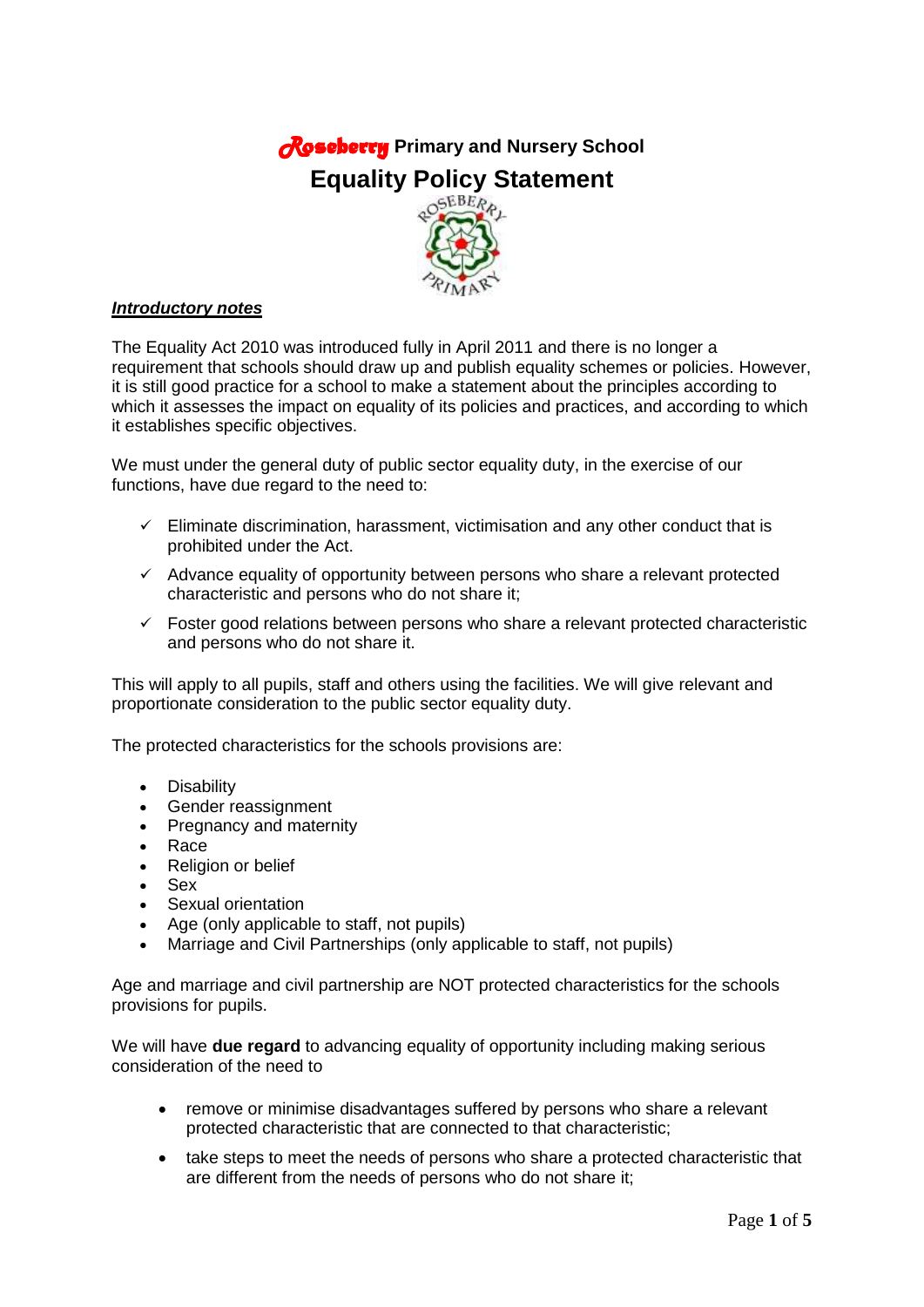encourage persons who share a relevant protected characteristic to participate in public life or in any activity in which participation by such persons is disproportionately low.

We will take into account the six Brown principles of 'due regard'

- **awareness –** all staff know and understand what the law requires
- **timeliness**  implications considered before they are implemented
- **rigour –** open-minded and rigorous analysis, including parent/pupil voice
- **non-delegation –** the PSED cannot be delegated
- **continuous –** ongoing all academic year
- **record-keeping –** keep notes and records of decisions & meetings

We welcome the opportunity to be transparent and accountable. To this end we fulfil the specific duties of the Act by:

- $\checkmark$  publishing our equality information
- $\checkmark$  publishing our equality objectives

We aim to make the information accessible, easy to read and easy to find.

## *Legal framework*

We welcome our duties under the Equality Act 2010 to eliminate discrimination, advance equality of opportunity and foster good relations in relation to age (as appropriate), disability, gender reassignment, marriage and civil partnership, pregnancy and maternity, race, religion or belief, sex and sexual orientation.

We welcome our duty under the Education and Inspections Act 2006 to promote community cohesion.

We recognise these duties are essential to reflect international human rights standards as expressed in the UN Convention on the Rights of the Child, the UN Convention on the Rights of People with Disabilities, and the Human Rights Act 1998 and the Public Sector Equality Duties 2010.

## *Guiding principles*

In fulfilling the legal obligations cited above, we are guided by nine principles:

## **Principle 1: All learners are of equal value.**

We see all learners and potential learners, and their parents and carers, as of equal value.

## **Principle 2: We recognise and respect difference.**

Treating people equally (Principle 1 above) does not necessarily involve treating them all the same. Our policies, procedures and activities must not discriminate but must nevertheless take account of differences of life-experience, outlook and background, and in the kinds of barrier and disadvantage which people may face.

\*There are some areas where a school with a religious character can make exceptions on some certain prescribed grounds. These are discussed at the end of the document.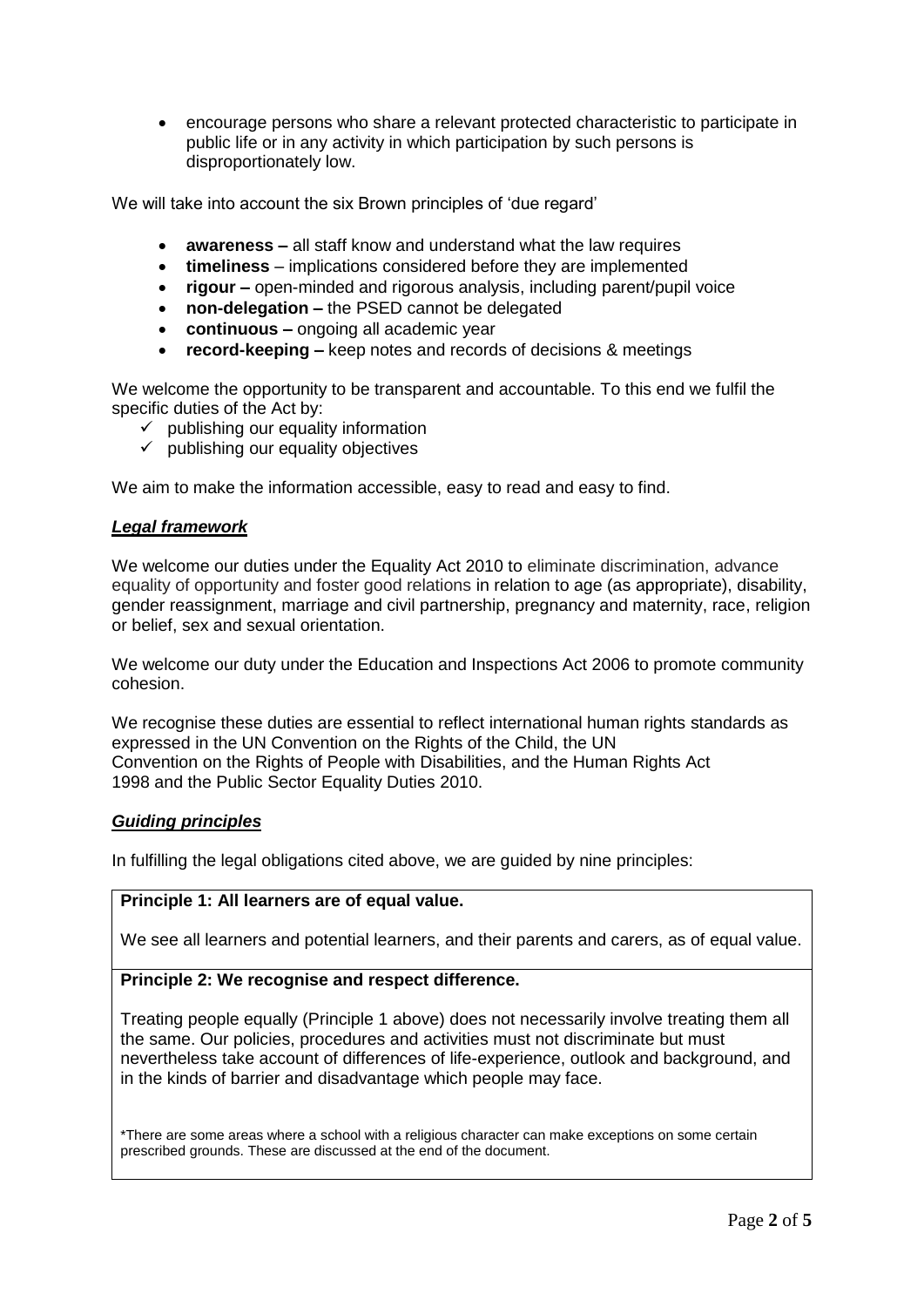**Principle 3: We foster positive attitudes and relationships, and a shared sense of cohesion and belonging.** We intend that our policies, procedures and activities should promote: positive attitudes towards disabled people, good relations between disabled and non-disabled people, and an absence of harassment of disabled people • positive interaction, good relations and dialogue between groups and communities different from each other in terms of ethnicity, culture, religious affiliation, national origin or national status, and an absence of prejudicerelated bullying and incidents mutual respect and good relations between boys and girls, and women and men, and an absence of sexual, homophobic and transphobic harassment. positive attitudes and understanding of those women pregnant or during maternity. **Principle 4: We observe good equalities practice in staff recruitment, retention and development** We ensure that policies and procedures should benefit all employees and potential employees, for example in recruitment and promotion, and in continuing professional development. \*There are some areas where a school with a religious character can make exceptions on some certain prescribed grounds. These are discussed at the end of the document. **Principle 5: We aim to reduce and remove inequalities and barriers that already exist** In addition to avoiding or minimising possible negative impacts of our policies, we take opportunities to maximise positive impacts by reducing and removing inequalities and barriers that may already exist. **Principle 6: We consult and involve widely** People affected by a policy or activity should be consulted and involved in the design of new policies, and in the review of existing ones. We consult and involve all sectors of the school community. **Principle 7: Society as a whole should benefit** We intend that our policies and activities should benefit society as a whole, both locally and nationally, by fostering greater social cohesion, and greater participation in public life. **Principle 8: We base our practices on sound evidence** We maintain and publish quantitative and qualitative information about our progress towards greater equality. **Principle 9: Objectives**

Every four years we formulate and publish specific and measurable objectives, based on the evidence we have collected and published. The objectives which we identify take into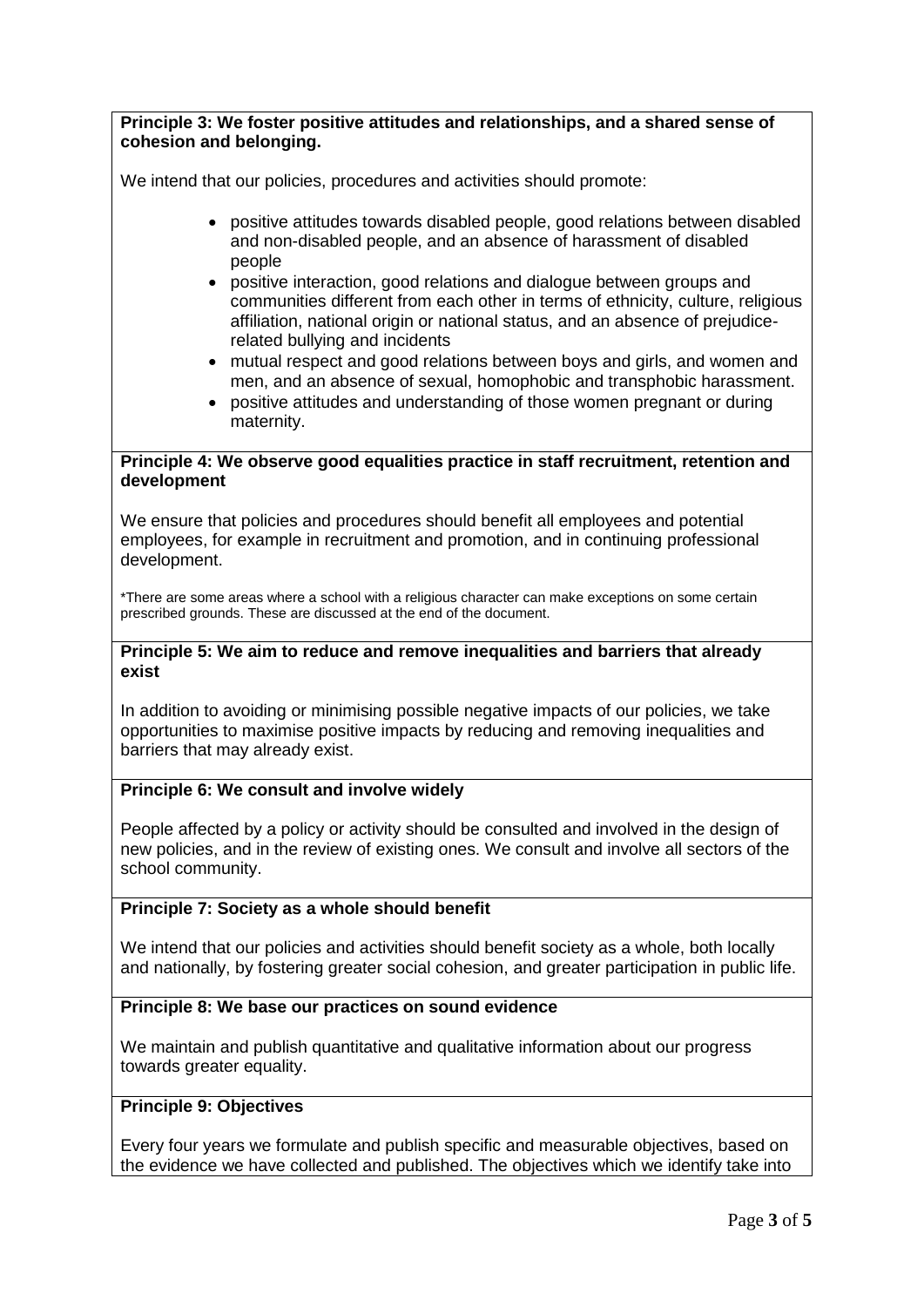account national and local priorities and issues, as appropriate. We keep our equality objectives under review and report annually on progress towards achieving them.

# *The curriculum*

We keep each curriculum subject or area under review in order to ensure that teaching and learning reflect the nine guiding principles.

## *Ethos and organisation*

We ensure the guiding principles apply to the full range of our policies and practices, including those that are concerned with:

- pupils' progress, attainment and achievement
- pupils' personal development, welfare and well-being
- teaching styles and strategies
- admissions and attendance  $*$
- staff recruitment, retention and professional development \*
- care, guidance and support
- behaviour, discipline and exclusions
- working in partnership with parents, carers and guardians
- working with the wider community.

*\*These items are discussed further at the end of the policy as there are exceptions for schools with a religious character.*

## *Addressing prejudice and prejudice-related bullying*

The school is opposed to all forms of prejudice which stand in the way of fulfilling the legal duties.

There is guidance in the behaviour policy on how prejudice-related incidents should be identified, assessed, recorded and dealt with.

We take seriously the importance of recording the numbers, types and seriousness of prejudice-related incidents at our school and how they are dealt with. We also investigate potential patterns and trends of incidents.

## *Roles and responsibilities*

The governing body is responsible for ensuring that the school complies with legislation, and that this policy and its related procedures and action plans are implemented. An identified member of the governing body has a supporting role regarding the implementation of this policy.

The headteacher is responsible for implementing the policy; for ensuring that all staff are aware of their responsibilities and are given appropriate training and support; and for taking appropriate action.

All staff are expected to:

- promote an inclusive and collaborative ethos in their classroom
- respond to prejudice-related incidents that may occur
- incorporate the principles of this policy into the curriculum